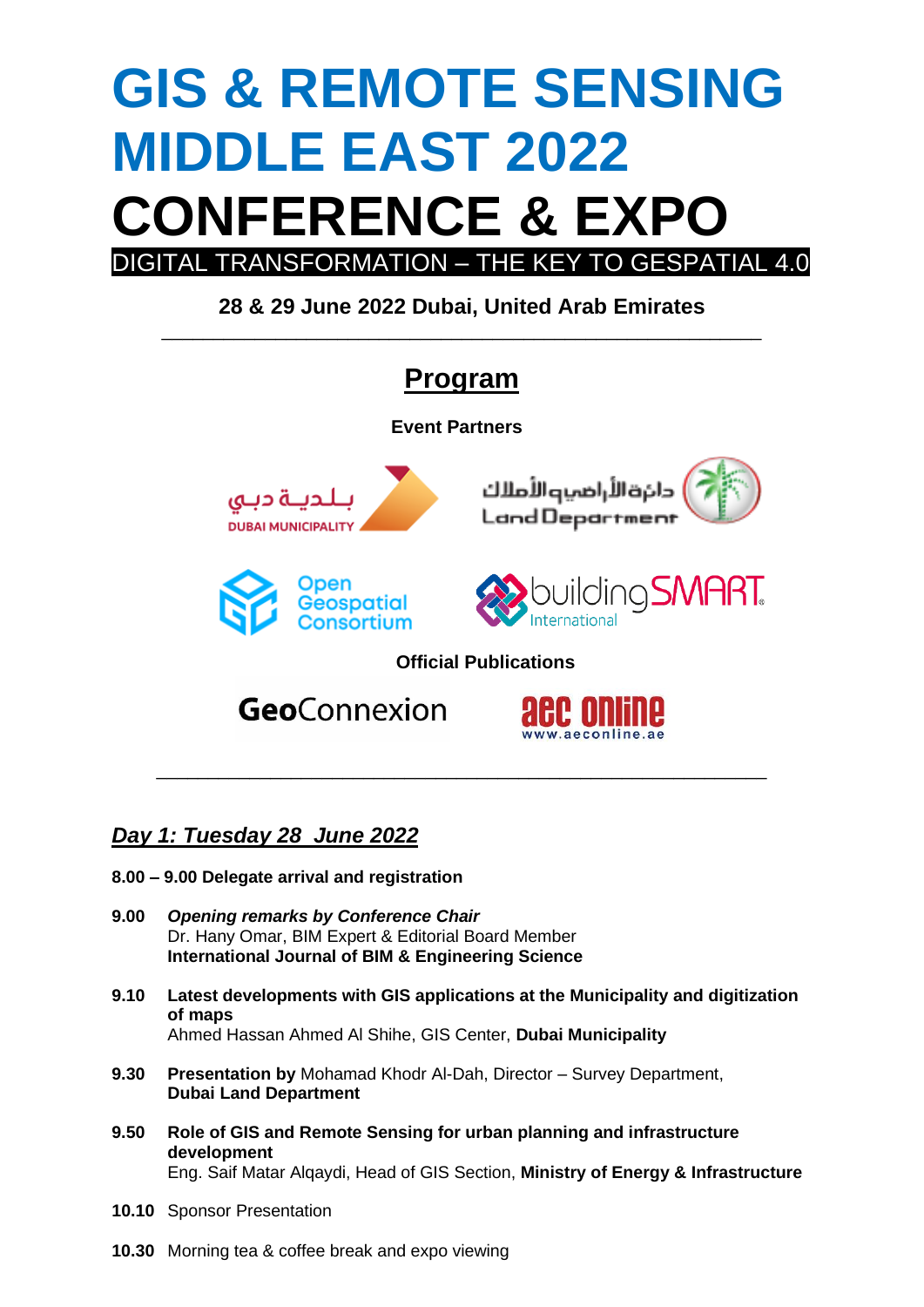- **11.00 Digital Transformation & Automation using GIS & Geo Solutions** Adel Al Tamimi, Director of GIS & Geo-Solutions, **Dubai Electricity & Water Authority (DEWA)**
- **11.20 GIS applications and SDI initiative in Ras Al Khaimah, and how it is creating a more sustainable urban environment** Eng. Aaesha Shehhi, GIS Center Director, **Ras Al Khaimah Municipality**
- **11.40 End-to-End Solutions in Remote Sensing as a key driver for Geospatial 4.0** Saeed Al Mansoori, Senior Manager, Applications Development & Analysis Section, **Mohammed Bin Rashid Space Centre**
- **12.00** Sponsor Presentation
- **12.20 Q & A Interactive Panel Session: How will the geospatial and remote sensing industry change in the Fourth Industrial Revolution?** Mohamad Khodr Al-Dah, Director – Survey Department, **Dubai Land Department** Ahmed Hassan Ahmed Al Shihe, GIS Center, **Dubai Municipality** Eng. Saif Matar Alqaydi, Head of GIS Section, **Ministry of Energy & Infrastructure** Saeed Al Mansoori, Senior Manager, Applications Development & Analysis Section, **Mohammed Bin Rashid Space Centre**
- **12.50** Networking lunch and expo viewing
- **1.50 Introducing new standards and APIs** Scott Simmons, Chief Standards Officer, **Open Geospatial Consortium (OGC)**
- **2.10 Actionable insights from analyzing the remote sensing data with AI & Deep Learning** Mustafa Almusawa Alhashemi, Founder and CEO, **Smart Navigation Systems (SNS)**
- **2.30 Google's mission to organise information and role that Geography plays in that - "The map of the future is no map"?** Ed Parsons, Digital Geographer, **Google**
- 2.50 Afternoon tea & coffee break and expo viewing
- 3.20 Presentation by **FEDS**
- **3.40 Disruptive Technologies as a key driver for Geospatial 4.0: AI as a case study** Amjad Gawanmeh, **UAE chapter of IEEE Geoscience and Remote Sensing Society** & Associate Professor, **University of Dubai** Dr. Marwa Chendeb Elrai, Vice-Chair, **UAE chapter of the IEEE Geoscience and Remote Sensing Society**, & Part time Instructor, **University of Dubai**
- **4.00 Q & A Interactive Panel Session: Industry and Academy collaboration in the field of geospatial solutions – taking new and innovative geospatial technology to the next level** Ed Parsons, Digital Geographer, **Google** Mustafa Almusawa Alhashemi, Founder and CEO, **Smart Navigation Systems (SNS)** Amjad Gawanmeh, **UAE chapter of IEEE Geoscience and Remote Sensing Society** & Associate Professor, **University of Dubai** Dr. Marwa Chendeb Elrai, Vice-Chair, **UAE chapter of the IEEE Geoscience and Remote Sensing Society**, & Part time Instructor, **University of Dubai**
- **4.30 Closing remarks from the Conference Chair and close of day one**
- **4.35 Close of Day One**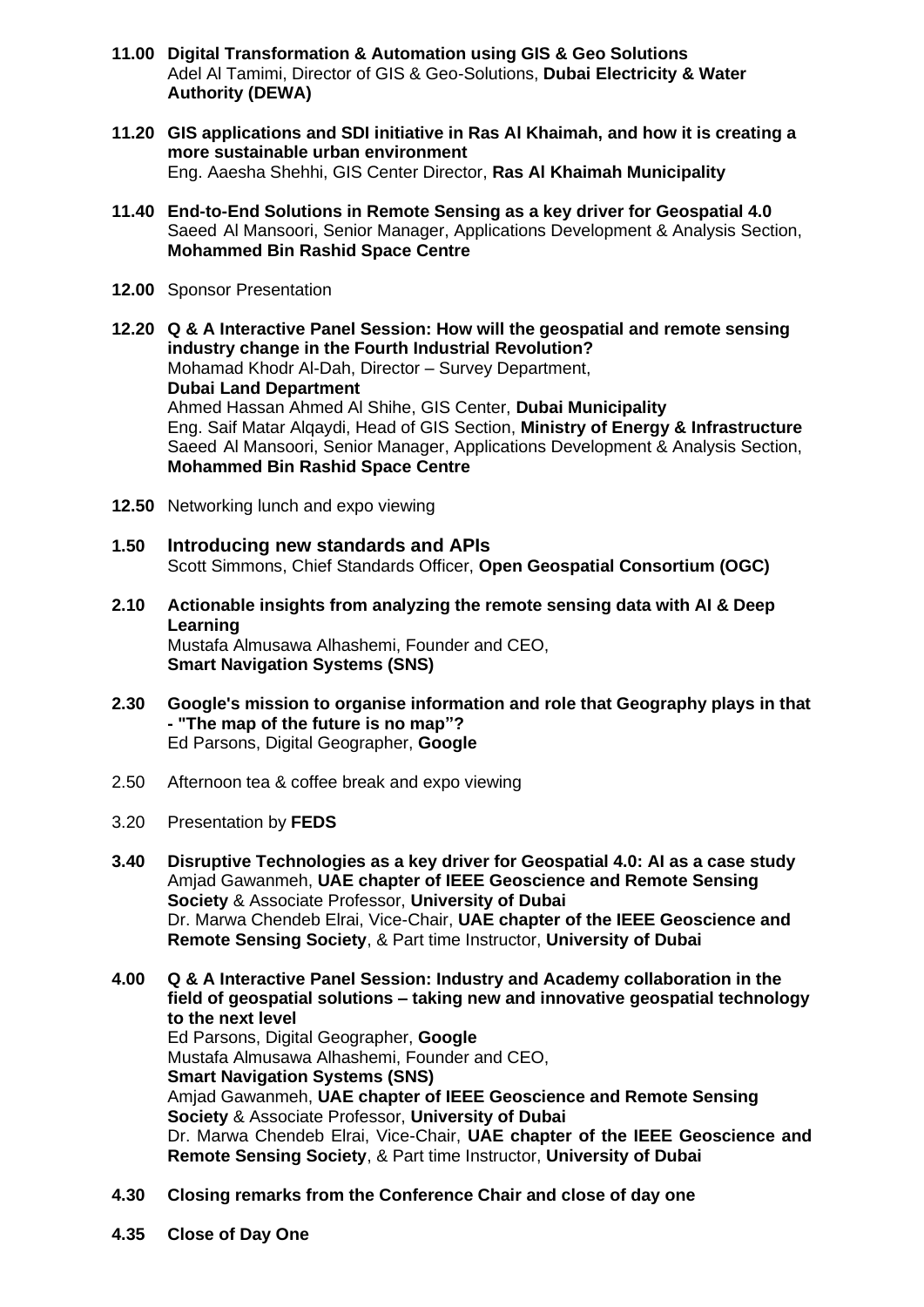### *Day 2: Wednesday 29 June 2022*

#### **8.30 – 9.00 Arrival tea & coffee**

- **9.00 Opening remarks by Conference Chair: Challenges within GIS of data accuracy and allocation** Alex Jevremov, Manging Director, **ABC Surveys**
- **9.10 Application and provision of state-of-the-art geospatial services at Ajman Municipality** Eng. Suaad Al Durah, Head Of Spatial Data Management & Development, **Ajman Municipality**
- **9.30 Strategies for investment and growth by the private sector in the space sector** Speaker TBC
- **9.50 Geospatial trending technologies focusing on GeoAI, remote sensing, GIS/BIM integration, and digital twins** Mohammad Bany Younes, Geospatial Systems Integration Manager - Gulf Region, **Khatib & Alami**
- **10.10 Application of GIS and other spatial technology in urban facilities management**. Speaker TBC
- **10.30** Morning tea & coffee break and expo viewing
- **11.00 Artificial Intelligence Design Process in construction** Asmaa Abouleish, BIM Manager, **Span Steel Construction**

#### **Interactive Workshop**

- **11.20 Interactive Workshop: Applying new standards and APIs** Scott Simmons, Chief Standards Officer, **Open Geospatial Consortium (OGC)**
- **12.50 Close of workshop**
- **12.50 Refreshments and networking**
- **1.45 Close of Day Two**